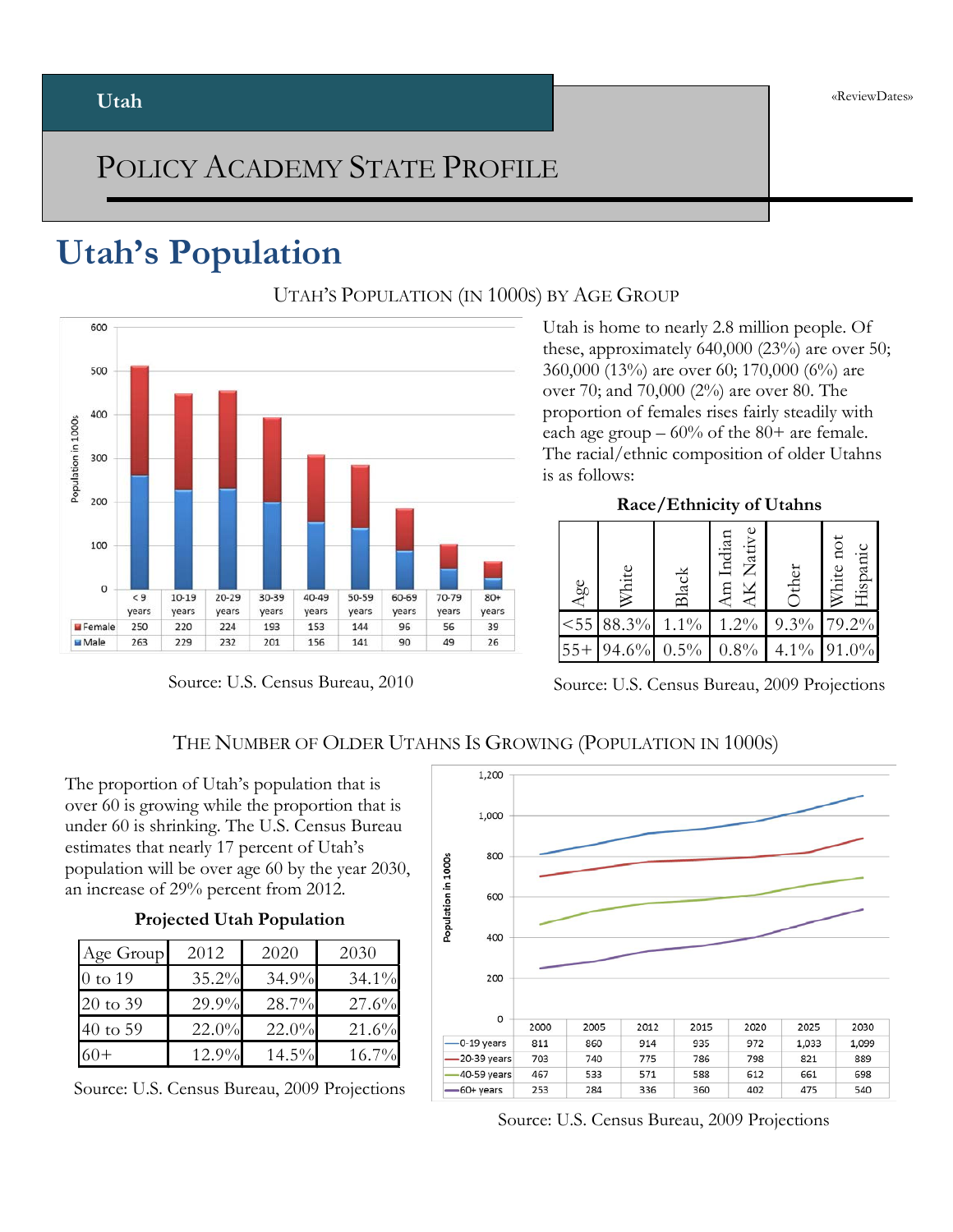### **Suicide Among Older Utahns**

2008 SUICIDE RATE PER 100,000 POPULATION - UTAH COMPARED TO REGION AND NATION

The suicide rate among older Utahns (over age 55) is lower than the rate among younger age groups. In 2008, the latest year in which comparable national data were available, an estimated 85 Utahns over age 55 committed suicide. The suicide rate of 18.1 per 100,000 among Utahns age 55+ was higher than the U.S. rate of 15.5 and the Regional rate of 16.1. The region includes Colorado, Iowa, Kansas, Missouri, Montana, Montana, North Dakota, South Dakota and Wyoming.

Please Note: States vary in their reporting practices surrounding suicide deaths. The apparent rate of suicide is influenced by these reporting practices.



Source: Centers for Disease Control Vital Statistics, 2008

### TREND IN SUICIDE RATE UTAH POPULATION



Source: Centers for Disease Control Vital Statistics, 2009

The rate of suicide among older Utahns age 55+ (shown with the dashed line) fluctuated from a high of 19.5 per 100,000 in 2003-2004 to a low of 15.0 per 100,000 in 1999. As this chart shows, the rate among those in the 75+ age group fluctuated dramatically, but remained fairly close to the rate among the 55-74 year age group.

Please Note: Again, states vary in their reporting practices surrounding the reporting of suicide deaths; practices vary from year to year and from state to state. The number of suicides is generally low, so even a small difference in reported numbers may make the rate appear to fluctuate widely. Therefore, the rates shown here are averaged across two years to reduce some of this variability.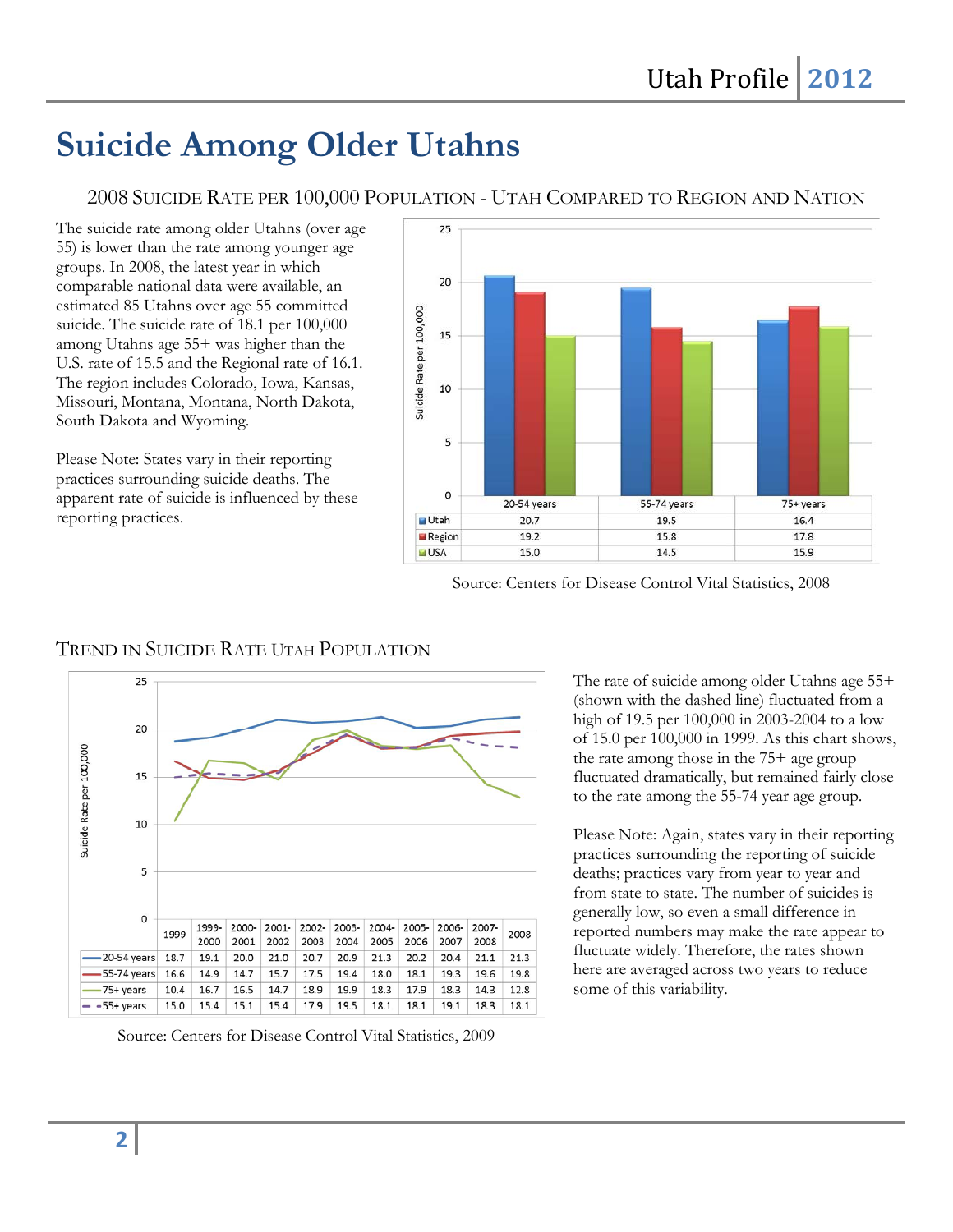# **Substance Abuse and Substance Abuse Treatment among Older Utahns**



30-DAY BINGE DRINKING AMONG OLDER UTAHNS BY GENDER

Duke Medicine News (August 17, 2009) notes that binge drinking can cause: "serious problems, such as stroke, cardiovascular disease, liver disease, neurological damage and poor diabetes control." Binge drinkers are more likely to take risks like driving while intoxicated, and to experience falls and other accidents. Older people have less tolerance for alcohol. Therefore, this table defines a "binge" as 3 or more drinks in one event for women and 4 or more for men. Binge drinking is higher among men. 12.4% of Utah males age 50 and over compared to 6.9 percent of females reported binge drinking.

The confidence interval is less than  $\pm$  0.2 and  $\pm$ 1.2 percent around the regional/national and Utah rates respectively.

### 30-DAY BINGE DRINKING AMONG OLDER UTAHNS BY AGE GROUP

Binge drinking tends to decrease with age. While 12.6% of Utahns age 50-64 reported binge drinking, only 4.3% in the 65+ age group reported similar behavior. This rate was below both the national and regional rates in both cases. The confidence interval is less than  $\pm$  0.2 and 1.1 percent around the regional/national and Utah rates respectively.

The following table provides the rates among males and females by age group:

**Binge Drinking Rates by Age Group and Gender**

|              | Male  | Female |  |
|--------------|-------|--------|--|
| 50-64 years  | 17.0% | 9.0%   |  |
| 65 and older | 5.2%  | 3.7%   |  |



Source: Behavioral Risk Factor Surveillance System 2011

Source: Behavioral Risk Factor Surveillance System 2011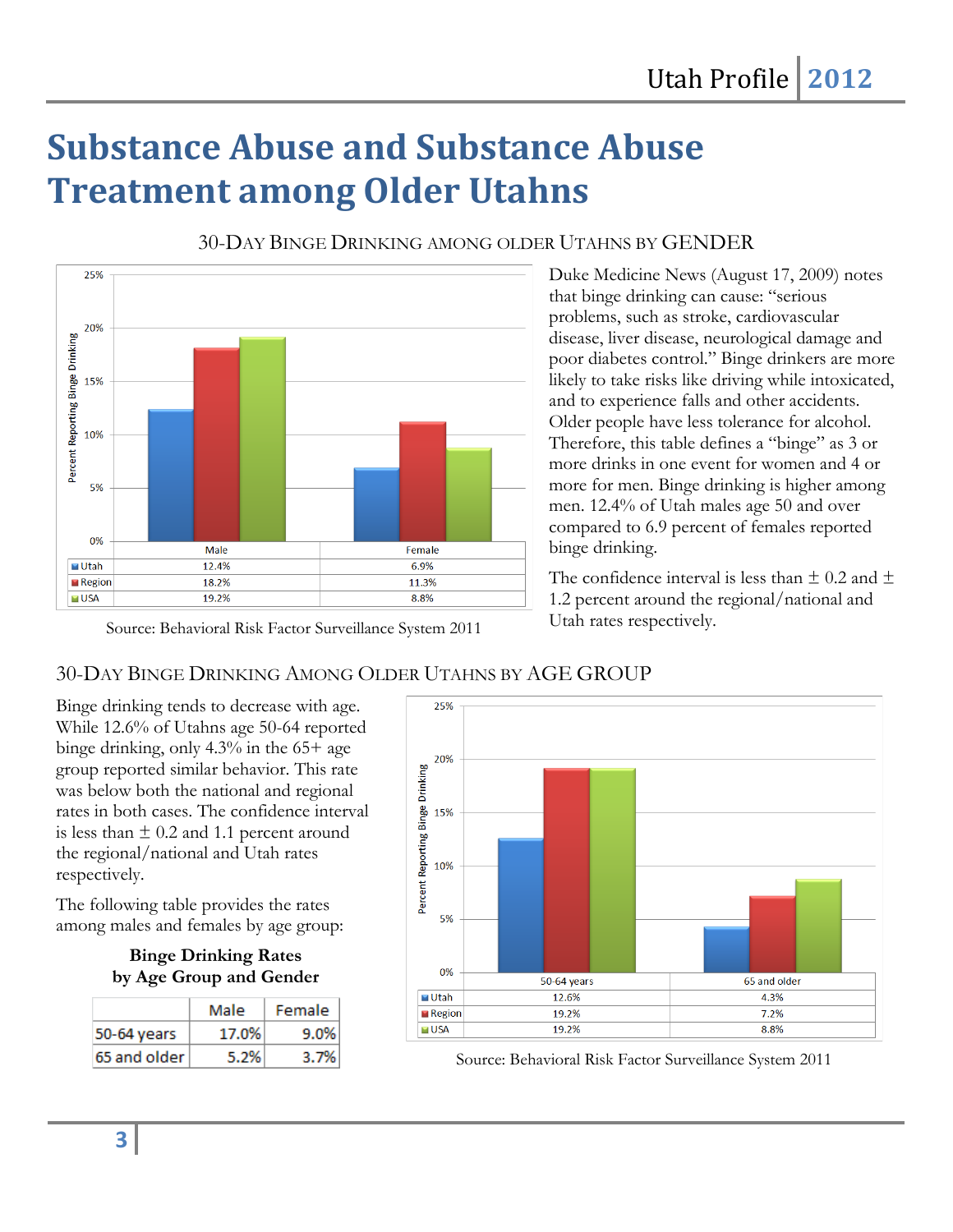### ILLICIT DRUG USE AMONG OLDER AMERICANS

Percent Using in Past Month

Nationally, illicit drug use has more than doubled among 50-59 year olds since 2002. The rate rose from 3.4 to 7.2 percent among 50-54 year olds and from 1.9 to 4.1 percent among 55-59 year olds. According to the Substance Abuse and Mental Health Services Administration, "These patterns and trends partially reflect the aging into these age groups of members of the baby boom cohort, whose rates of illicit drug use have been higher than those of older cohorts." Specific data about substance abuse among older Utahns are not available; however the SAMHSA NSDUH Report [\(http://www.oas.samhsa.gov/2k9state/Cover.p](http://www.oas.samhsa.gov/2k9state/Cover.pdf) [df\)](http://www.oas.samhsa.gov/2k9state/Cover.pdf), provides general information about



Volume 1. Summary of National Findings

### **DRUG-RELATED EMERGENCY DEPARTMENT VISITS INVOLVING PHARMACEUTICAL MISUSE AND ABUSE BY OLDER ADULTS**

The Substance Abuse and Mental Health Service Administration's Center for Behavioral Health Statistics and Quality periodically releases reports from the Drug Abuse Warning Network (DAWN). DAWN comprises a nationwide network of hospital emergency rooms (ER) primarily located in large metropolitan areas. DAWN data consist of professional reviews of ER records to determine the likelihood and extent to which alcohol and other drug abuse was involved. The November 25, 2010, DAWN Report showed that (quote):

- *In 2004, there were an estimated 115,803 emergency department (ED) visits involving pharmaceutical misuse and abuse by adults aged 50 or older; in 2008, there were 256,097 such visits, representing an increase of 121.1 percent*
- *One fifth (19.7 percent) of ED visits involving pharmaceutical misuse and abuse among older adults were made by persons aged 70 or older*
- *Among ED visits made by older adults, pain relievers were the type of pharmaceutical most commonly involved (43.5 percent*), followed by drugs used to treat anxiety or insomnia (31.8 percent) and antidepressants (8.6 percent)
- *Among patients aged 50 or older who visited the ED for pharmaceutical misuse or abuse, more than half (52.3 percent) were treated and released, and more than one third (37.5 percent) were admitted to the hospital*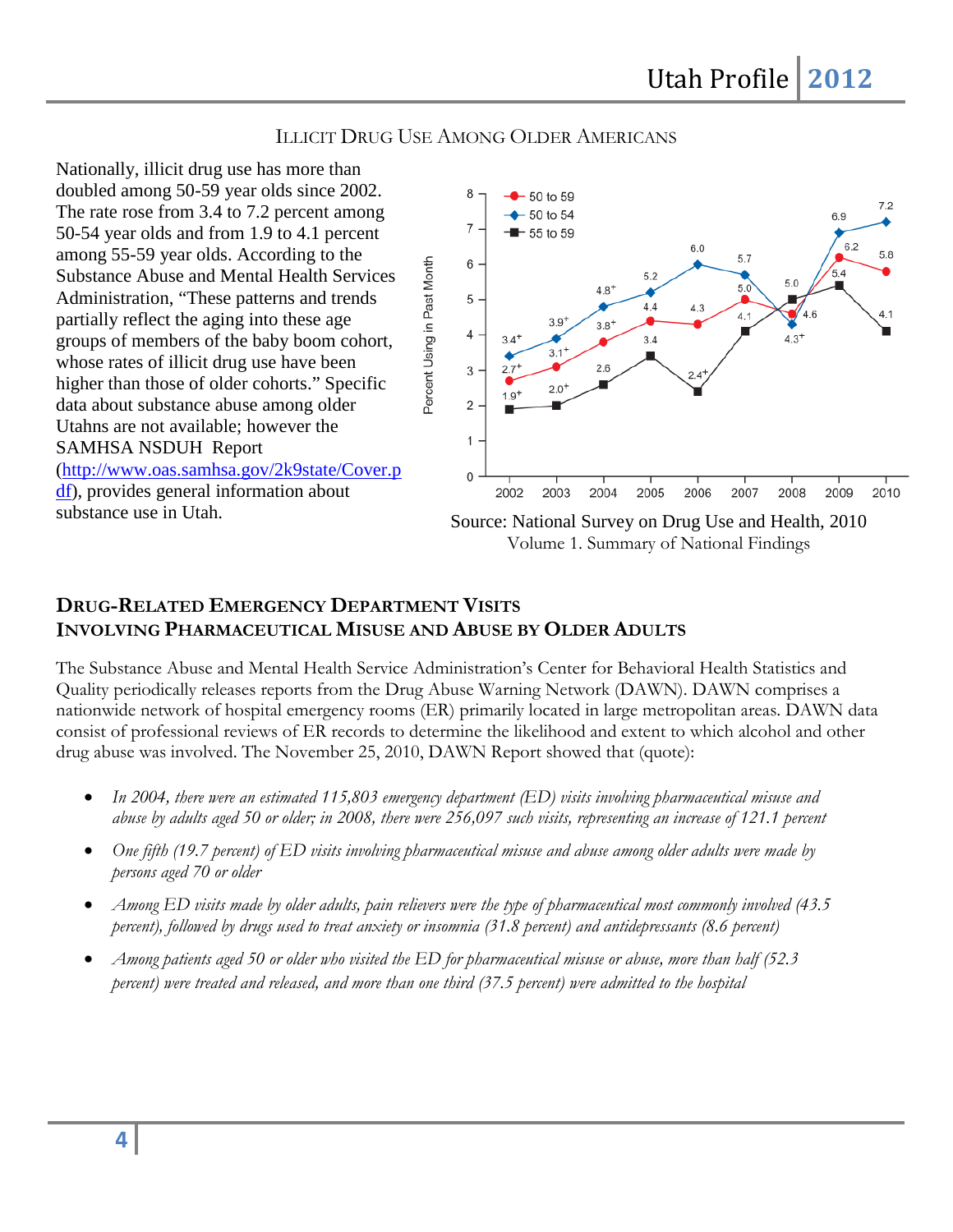

OLDER UTAHNS IN SUBSTANCE ABUSE TREATMENT

Source: Treatement Episode Data Set, 2009 Includes only those clients reported to SAMHSA

662 older Utahns (age 50 and older) were admitted to substance abuse treatment in State-funded facilities in 2009, a rate of 103.1 per 100,000 age 50 and older. This rate was lower than the regional and higher than the national average. Characteristics of the admittees include:

- $70\%$  (465 individuals) were males, very close to the national and regional rates.
- 70% percent (460 individuals with known race) were White.
- 10% (64 individuals) were Black/African American.
- 14 % (91 individuals) identified themselves as being of Hispanic descent.
- 47% (312 individuals) were referred to treatment by the criminal justice system.
- 31% (207 individuals) entered treatment through self or other individual-referral.

### TREATMENT ADMISSIONS AMONG AGE 50 AND OLDER BY INSURANCE TYPE

About 8 percent of older Utahns who were admitted to substance abuse treatment reported that they had private insurance. However, private insurance accounted for only 0.8 percent of expected payment sources. Approximately 14 and 10 percent of cases were covered by Medicaid or Medicare respectively; yet, these two sources accounted for less than 15 percent of expected payments. In approximately 85 percent of admissions among older Utahns the expected source of payment was "None" or "Unknown". In these cases, the bills were likely directed toward the State's Substance Abuse Block Grant / State-funded treatment programs.



Source: Treatment Episode Data Set, 2009 Includes only those clients reported to SAMHSA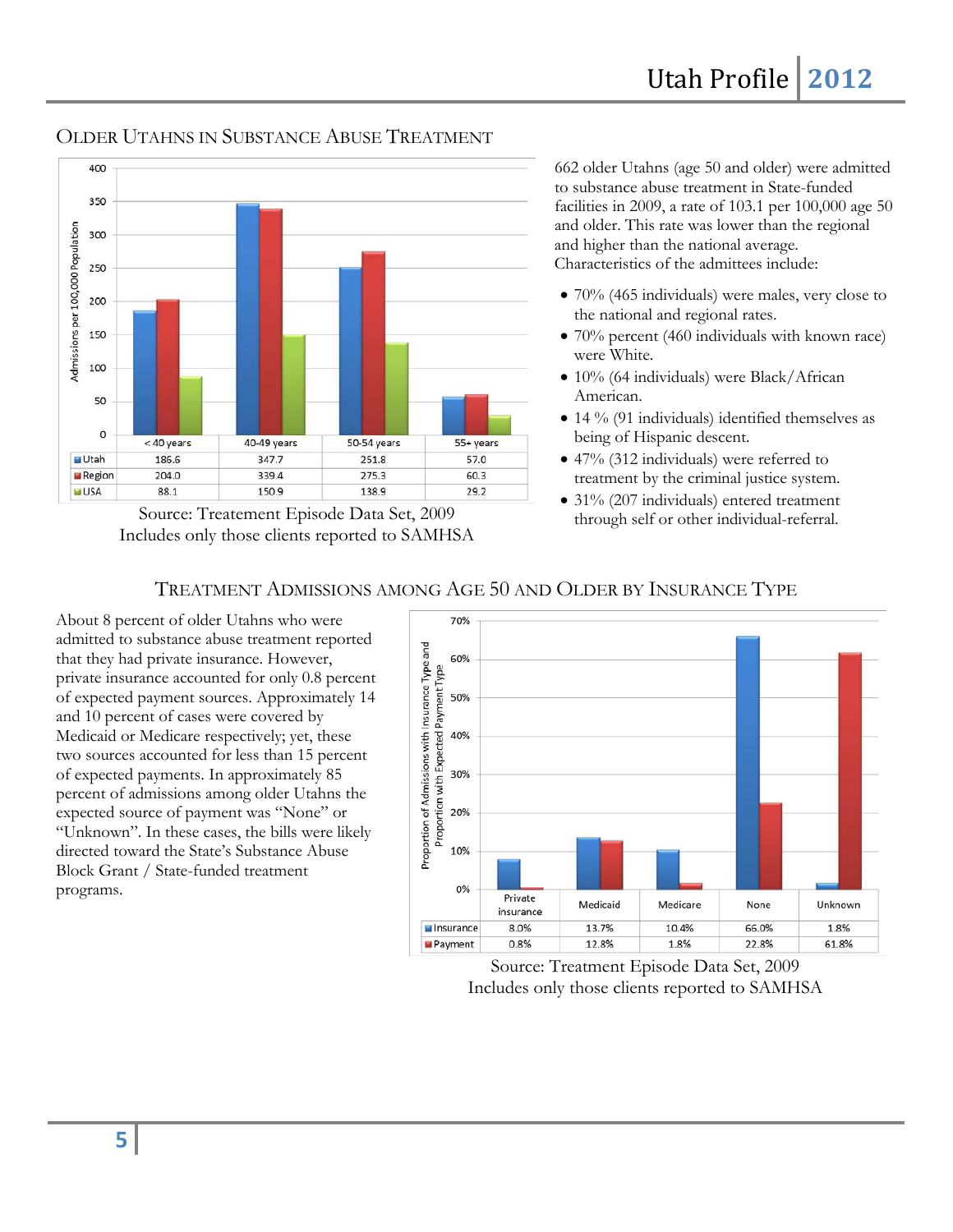#### AGE 50 AND OLDER TREATMENT ADMISSIONS - SUBSTANCES USED



Source; Treatment Episode Data Set, 2009<sup>[1](#page-5-0)</sup> Includes only those clients reported to SAMHSA

Alcohol was - by far - the most frequent drug of abuse among older Utahns in publicly financed substance abuse treatment in 2009. Alcohol was mentioned as the primary, secondary or tertiary substance of abuse in 63 percent of admissions among those age 50 and older. This was lower than the regional rate.

Other substances of primary, secondary or tertiary abuse included: Cocaine at 24 percent; heroin at 20 percent; marijuana at 20 percent; and benzodiazepines/ tranquilizers at 4 percent.

<span id="page-5-0"></span><sup>&</sup>lt;sup>1</sup> TEDS Limitations: TEDS data are collected by states that accept Substance Abuse Prevention and Treatment (SAPT) Block Grant funds. Guidelines suggest that states should report all clients admitted to publicly financed treatment; however, states are inconsistent in applying the guidelines. States also have freedom to structure and implement different quality controls over the data. For example, states may collect different categories of information to answer TEDS questions. Information is then "walked over" to TEDS definitions.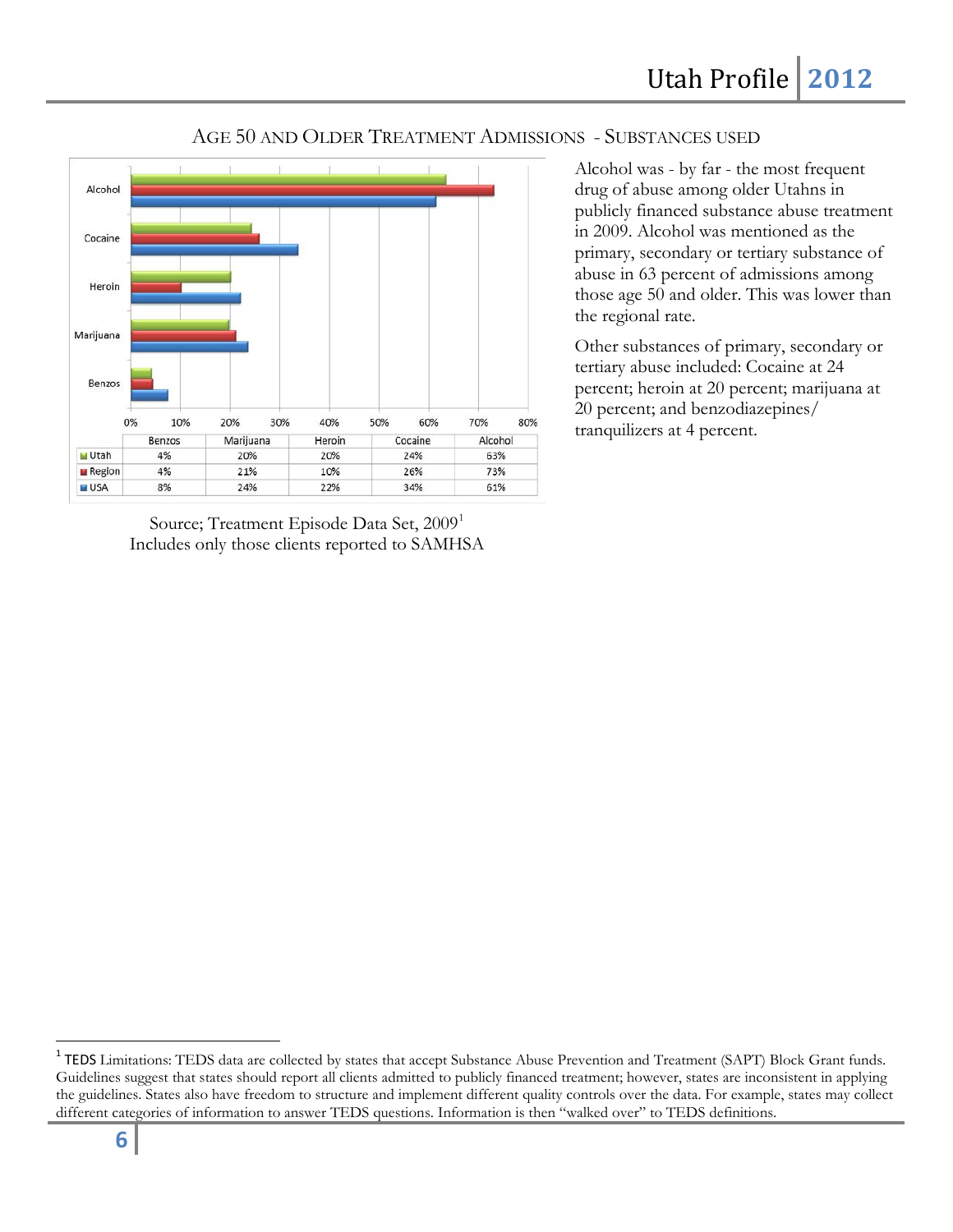## **Substance Abuse and Mental Health**

PROPORTION OF OLDER UTAHNS IN SUBSTANCE ABUSE TREATMENT WITH CO-OCCURRING MENTAL HEALTH DISORDER



Research shows a strong relationship between substance use and mental health disorders. Studies show 30-80 % of people with substance abuse or mental health disorders also have a cooccurring substance abuse/mental health disorder. The graph to the right shows the proportion of older Utahns (50+) who were admitted to substance abuse treatment and also had a mental health diagnosis. While this rate appears lower than the nation and akin to the region, reporting practices are a factor in these results.

Source: Treatment Episode Data Set, 2009 Includes only those clients reported to SAMHSA

### OLDER UTAHS ADMITTED TO STATE MENTAL HEALTH FACILITIES

About 4.5 percent of the people served by the Utah mental health system were age 65 or older (2.9% percent were age 65 to 74 and 1.6% percent were age 75 or older). This represents a total of approximately 1,953 people. These and other data are available at: <http://www.samhsa.gov/dataoutcomes/urs/2010/Utah.pdf>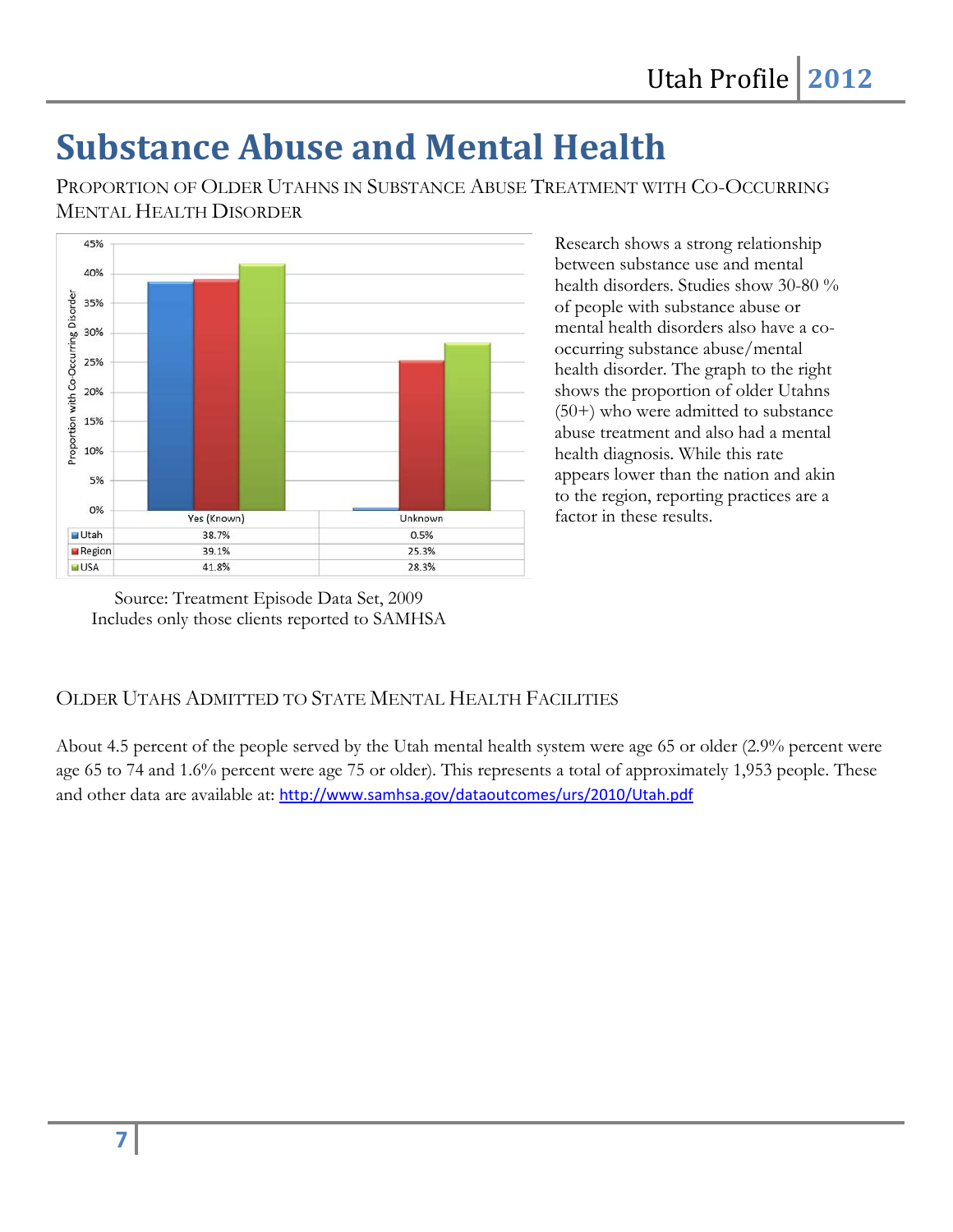# Mental Health



OLDER UTAHNS REPORTING FREQUENT MENTAL DISTRESS BY AGE GROUP

Source: Behavioral Risk Factor Surveillance System, 2011

The Behavioral Risk Factor Surveillance System (BRFSS), a household sruvey conducted in all 50 states and several territories, asks the following question: "Now thinking about your mental health, which includes stress, depression, and problems with emotions, for how many days during the past 30 days was your mental health not good?" The Centers for Disease Control defines those individuals reporting 14 or more "Yes" days in response to this question as experiencing frequent mental distress (FMD). Utahns over age 50 report FMD at a slightly higher rate than the region and the nation. More than 13 percent of those in the 50-64 age group and 7.0 percent of those in the 65+ age group reported FMD. Confidence intervals around national / regional estimates are less than  $\pm$  $0.2\%$  and around Utah less than  $\pm$  1.5%.

### OLDER UTAHNS REPORTING FREQUENT MENTAL DISTRESSBY BY GENDER

While older Utah males are more likely to binge drink, females are more likely to report FMD. Nearly 13 percent of females age 50+ and 8.5 percent of males reported FMD. This was generally higher than both the national and regional rates. Confidence intervals around national / regional estimates are less than  $\pm$ 0.2% and interval around Utah estimates are less than  $\pm$  1.5%.

The following table illustrates gender differences among age groups:

### **Utahns Reporting FMD By Gender and Age Group**

|              | Male     | Female |  |  |
|--------------|----------|--------|--|--|
| 50-64 years  | $10.6\%$ | 15.6%  |  |  |
| 65 and older | 5.2%     | 8.5%   |  |  |



Source: Behavioral Risk Factor Surveillance System, 2011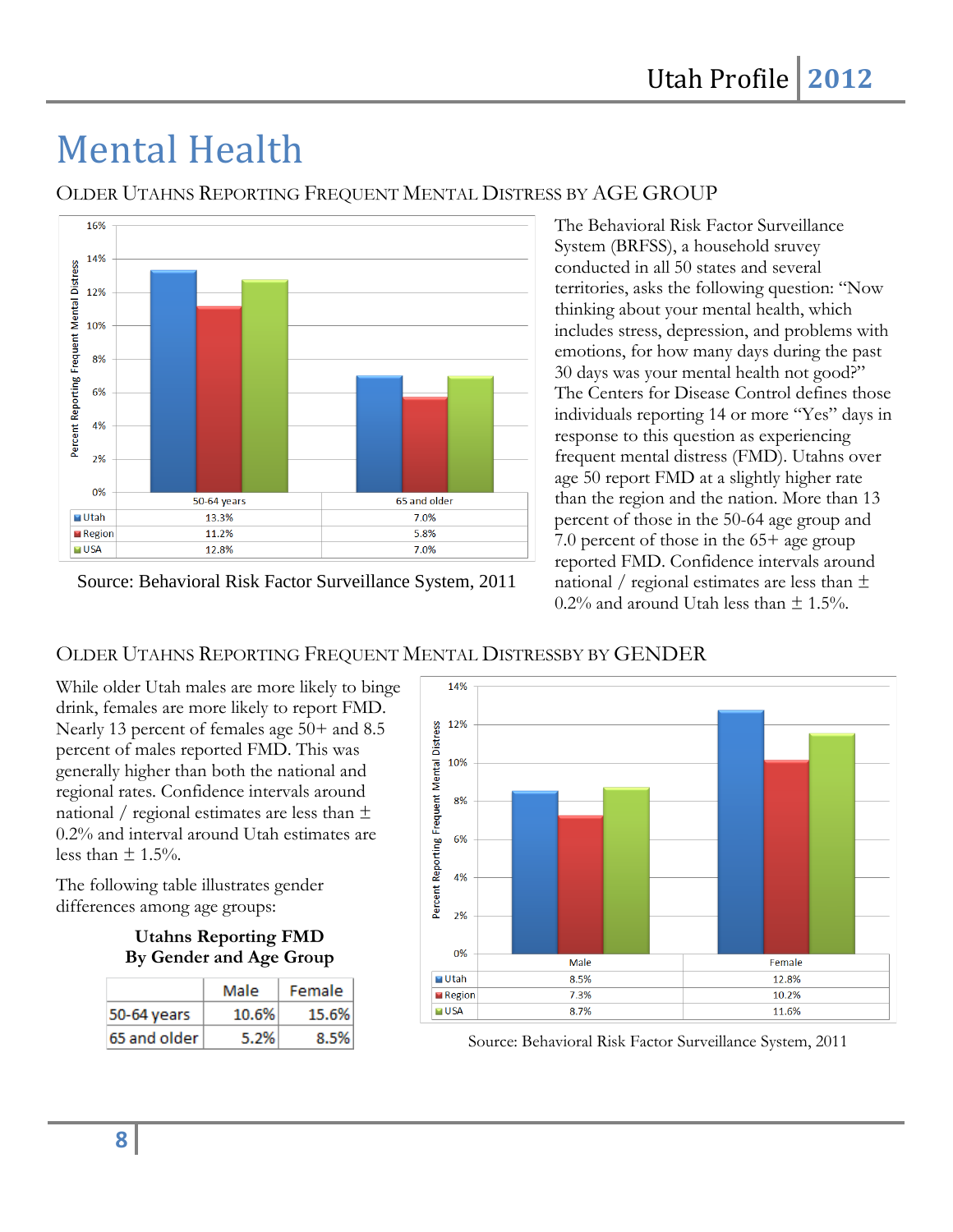### OTHER MEASRUES OF MENTAL HEALTH

The Behavioral Health Risk Factor Surveillance System (BRFSS) collected other measures showing risk factors for mental and/or physical illness. These included:

- Social and Emotional Support (2010). The BRFSS asked, "How often do you get the social and emotional support you need?" The responses included: "always", "usually", "sometimes" "rarely" or "never"
- Life Satisfaction (2010). The BRFSS asked, "In general, how satisfied are you with your life?" The responses included: "Very satisfied", "Satisfied", "Dissatisfied" or "Very dissatisfied".
- Current Depression (2006). In 2006, the BRFSS included a special Anxiety and Depression module which was collected in 38 states and several jurisdictions, including Utah. The measure presented below was derived from this module.
- Lifetime Diagnosis of Depression (2006). The BRFSS asked, "Has a doctor or other healthcare provider EVER told you that you have a depressive disorder (including depression, major depression, dysthymia, or minor depression?"
- Lifetime Diagnosis of Anxiety Disorder (2006). The BRFSS asked, "Has a doctor or other healthcare provider EVER told you that you have an anxiety disorder (including acute stress disorder, anxiety, generalized anxiety disorder, obsessive-compulsive disorder, panic attacks, panic disorder, posttraumatic stress disorder, or social anxiety disorder?

The results of these surveys among older Utahns are shown below:

| Age Group                                                             |           |                        |           |                        |           |                        |
|-----------------------------------------------------------------------|-----------|------------------------|-----------|------------------------|-----------|------------------------|
|                                                                       | Age $50+$ |                        | Age 50-64 |                        | Age $65+$ |                        |
| Indicator                                                             | Data $\%$ | Confidence<br>Interval | Data $\%$ | Confidence<br>Interval | Data $\%$ | Confidence<br>Interval |
| Core BRFSS Indicators (2010)                                          |           |                        |           |                        |           |                        |
| Rarely or never get social or<br>emotional support (revised)          | 8.2       | $(7.5 - 8.8)$          | 6.9       | $(6.1 - 7.7)$          | 10.2      | $(9.0-11.4)$           |
| Very dissatisfied or<br>dissatisfied with life (revised)              | 4.2       | $(3.7-4.6)$            | 4.8       | $(4.1 - 5.4)$          | 3.2       | $(2.5-3.9)$            |
| Anxiety and Depression Optional Module Indicators (2006) <sup>2</sup> |           |                        |           |                        |           |                        |
| <b>Current Depression</b>                                             | 8.5       | $(7.1 - 10.1)$         | 8.7       | $(7.0 - 10.8)$         | 8.0       | $(5.9 - 10.8)$         |
| Lifetime Diagnosis of<br>Depression                                   | 19.7      | $(17.8 - 21.7)$        | 25.1      | $(22.3 - 28.1)$        | 11.8      | $(9.8 - 14.3)$         |
| Lifetime Diagnosis of<br><b>Anxiety Disorder</b>                      | 12.1      | $(10.5 - 13.8)$        | 15.4      | $(13.1 - 18.1)$        | 7.2       | $(5.6 - 9.2)$          |

### BEHAVIORAL RISK FACTOR SURVEILLANCE SYSTEM, 2010

<span id="page-8-0"></span><sup>&</sup>lt;sup>2</sup> Data available at <http://apps.nccd.cdc.gov/MAHA/StateDetails.aspx?State=UT>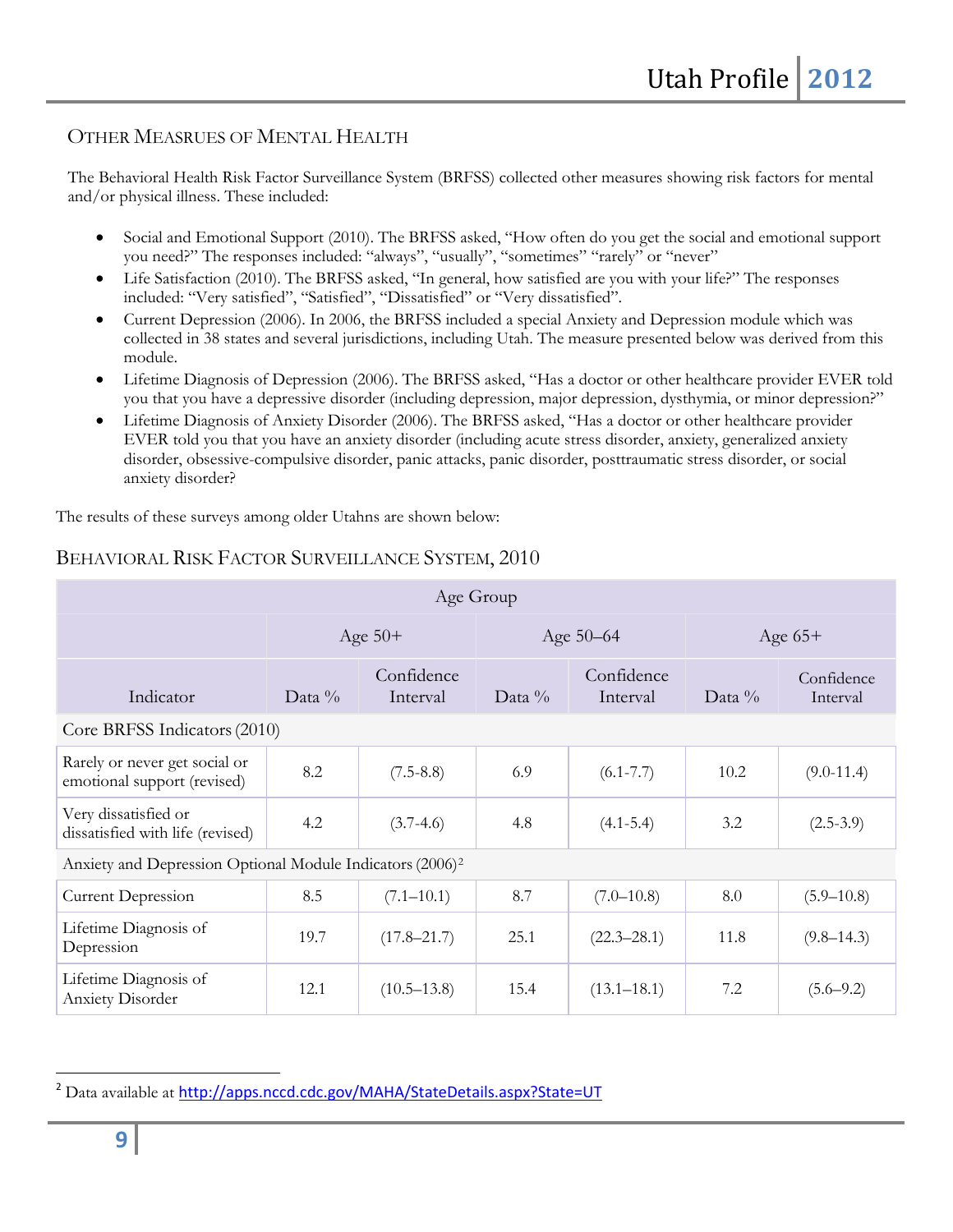### PEOPLE WITH FREQUENT MENTAL DISTRESS REPORT POOR PHYSICAL HEALTH



Older Americans who experienced frequent mental distress were more likely to report that their physical health was poor or fair (as opposed to good, very good or excellent). As shown here, while 18 percent of older Americans with no mental distress reported poor or fair physical health, nearly 60 percent – nearly triple the rate – of those with frequent mental distress reported poor/fair health. Older Americans with frequent mental distress were also much more likely to report that they had experienced serious health problems.

These differences are statistically significant.

Source: Behavioral Risk Factor Surveillance System, 2011

### RELATIONSHIP BETWEEN MENTAL DISTRESS AND SERIOUS HEALTH PROBLEMS

Older Americans who experience frequent mental distress, such as symptoms of depression or anxiety, are more likely to report that they had chronic health problems. People with frequent mental distress experienced strokes at twice the rate of those with some or no mental distress (10 percent versus 5 percent). They experienced coronary disease, heart attack and diabetes/pre-diabetes at more than 1.5 times the rate of those with some or no mental distress (13 versus 8 percent for coronary disease and heart attack, 30 versus 18 percent for diabetes/pre-diabetes). These differences are statistically significant.



Source: Behavioral Risk Factor Surveillance System, 2011